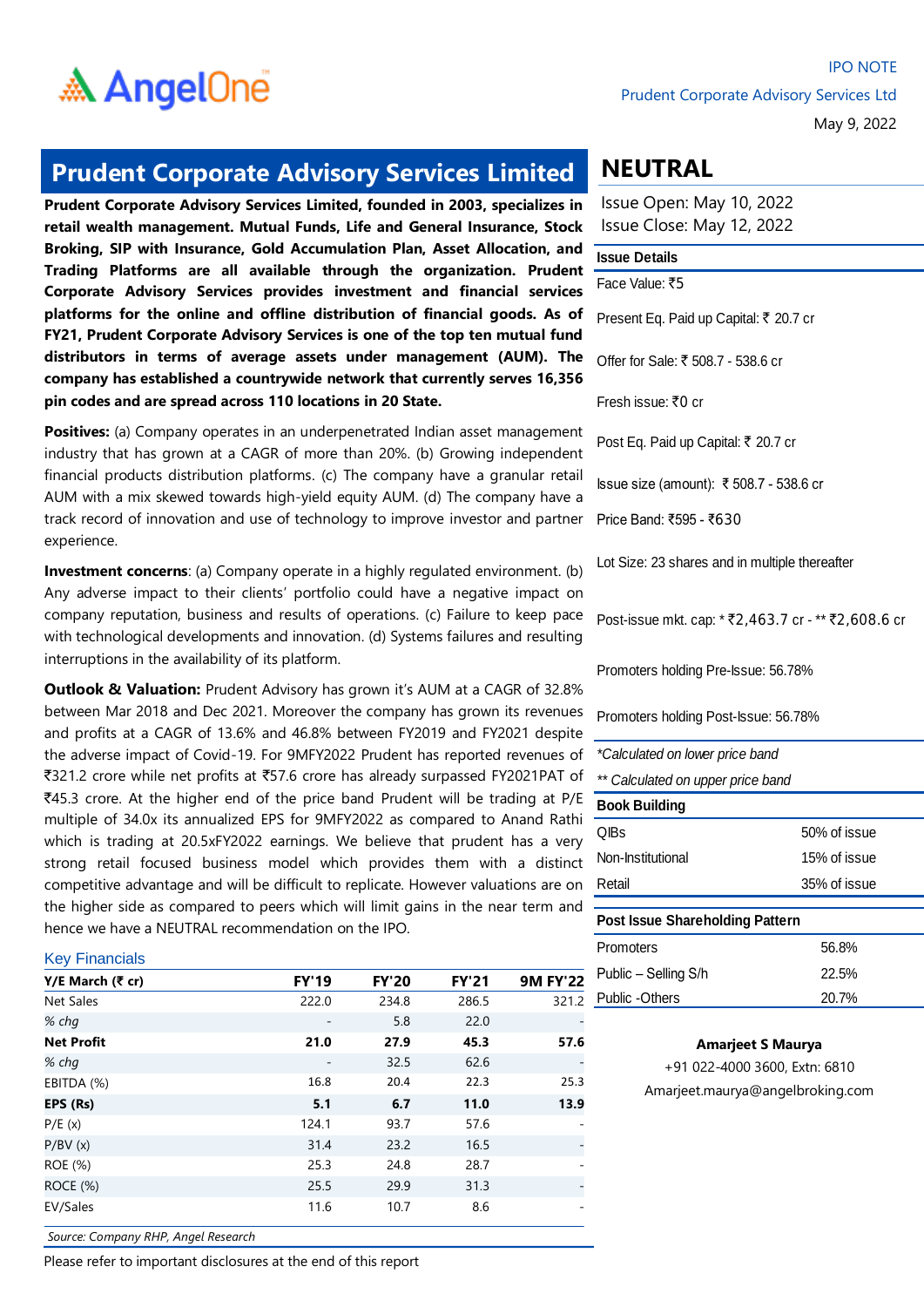### Company background

Prudent Corporate Advisory Services Limited ("Prudent Corporate") was incorporated on June 4, 2003. It has an independent retail wealth management services group in India and is amongst the top mutual fund distributors in terms of average assets under management ("AAUM") and commission received. It offers a technology enabled, comprehensive investment and financial services platform with end-to-end solutions critical for financial products distribution and presence across both online and offline channels. As on December 31, 2021, their assets under management from the mutual fund distribution business ("AUM") stood at ₹ 48,411.47 crore with 92.14% of their total AUM being equity oriented.

### Issue details

The IPO is entirely made up of offer for sale of 8,549,340 equity shares aggregate upto ₹538.61cr.

#### Pre & Post Shareholding

|                                             | (Pre-Issue)         |      |              | (Post-Issue) |  |  |
|---------------------------------------------|---------------------|------|--------------|--------------|--|--|
| <b>Particulars</b>                          | <b>No of shares</b> | %    | No of shares | %            |  |  |
| Promoter                                    | 1,79,52,250         | 43.4 | 1,79,52,250  | 43.4         |  |  |
| Promoter Group                              | 55,59,150           | 13.4 | 55,59,150    | 13.4         |  |  |
| <b>Total for Promoter &amp; Promoter Gr</b> | 2,35,11,400         | 56.8 | 2,35,11,400  | 56.8         |  |  |
| Public - Selling Shareholders               | 1,78,66,680         | 43.1 | 93,17,340    | 22.5         |  |  |
| Public - Other                              | 28,600              | 0.1  | 85,77,940    | 20.7         |  |  |
| <b>Total for Public Shareholders</b>        | 1,78,95,280         | 43.2 | 1,78,95,280  | 43.2         |  |  |
| <b>Total Shareholding</b>                   | 4,14,06,680 100.0   |      | 4,14,06,680  | 100.0        |  |  |

*Source: Company, Angel Research*

### Objectives of the Offer

- To carry out the Offer for Sale of 8,549,340 equity shares aggregate upto ₹538.61cr.
- To achieve the benefits of listing the Equity Shares on the Stock Exchanges.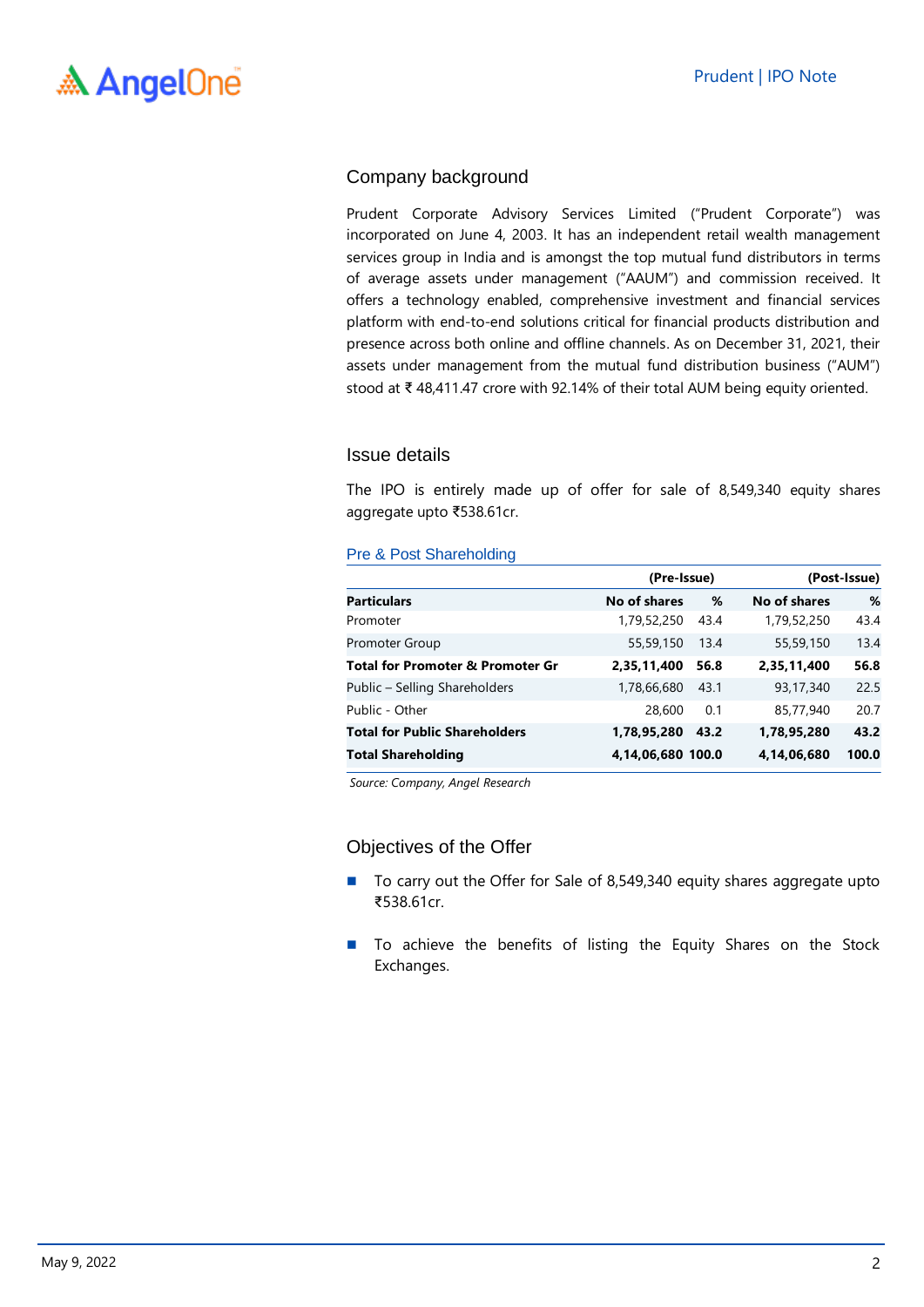### Key Management Personnel

**Sanjay Shah** is the Chairman and Managing Director of the Company. He holds a bachelor's degree in business administration from Sardar Patel University and is a qualified chartered accountant**.** He has been associated with the Company since its incorporation and has approximately two decades of experience in wealth management.

**Shirish Patel** is a Whole-time Director and the Chief Executive Officer of the Company. He holds a bachelor's degree and a master's degree in business administration for finance, and a diploma in computer applications from the Gujarat University. Prior to this role, he has worked with Leading Edge, ICICI Bank Limited, ICICI Capital Services Limited and Citibank, N.A., India and has approximately 22 years of experience in wealth management.

**Chirag Shah** is a Whole-time Director of the Company. He holds a bachelor's degree in economics from South Gujarat University and is a qualified chartered accountant. He has previously been associated with National Securities Depository Limited and has approximately 17 years of experience across the insurance and compliance sectors.

**Dhiraj Poddar** is a Non-executive Director of the Company, a nominee director of Wagner on the Board. He holds a post-graduate diploma in management from the Indian Institute of Management, Ahmedabad and has been admitted as an associate of the Institute of Chartered Accountants of India.

**Deepak Sood** is an Independent Director of the Company. He holds a bachelor's degree in science from University of Delhi, a bachelor's degree in law from University of Mumbai and a master's degree in science from University of Delhi**.** He has over three decades of experience in the insurance sector.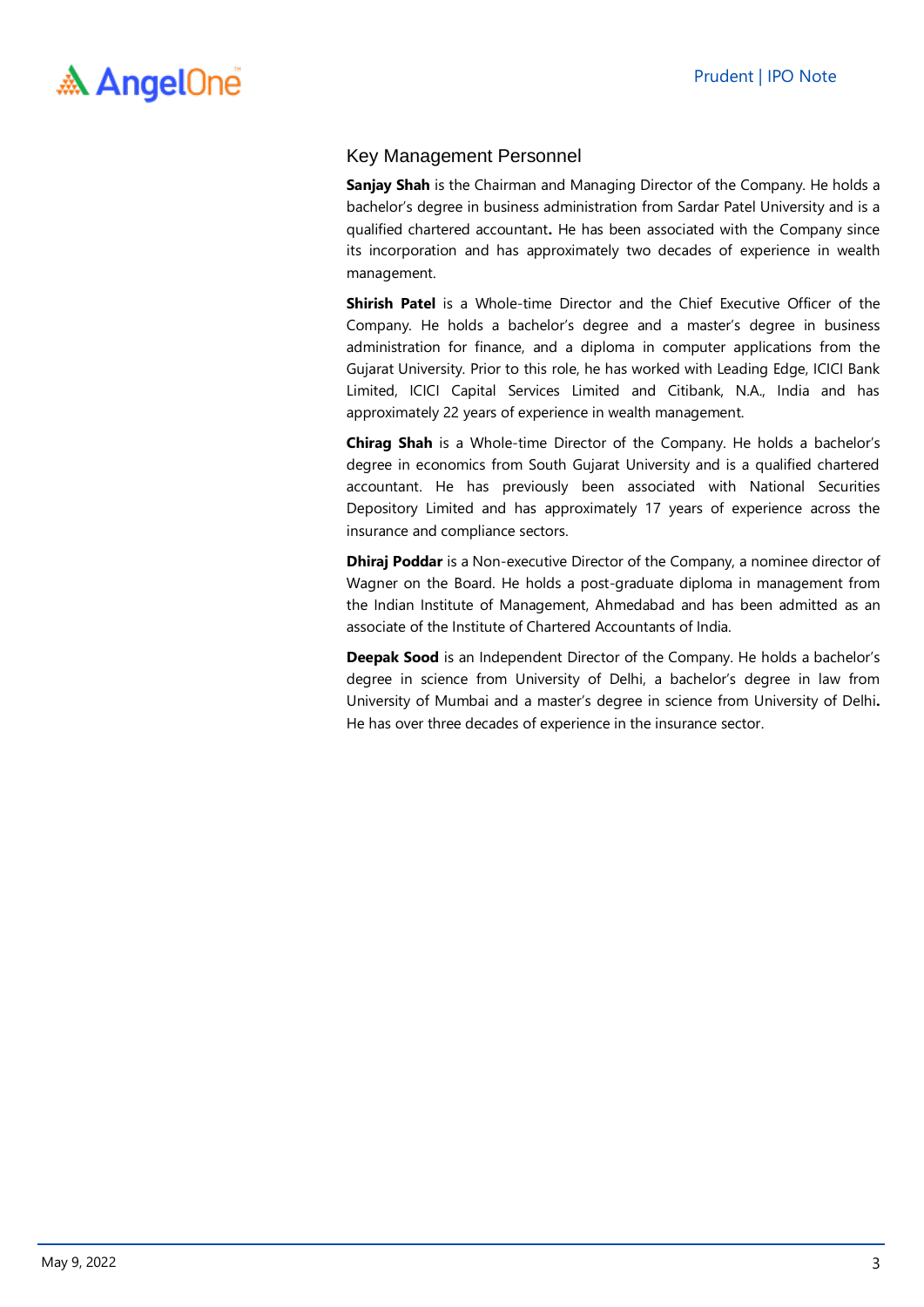### Financial Summary Income Statement

| Y/E March (₹ cr)                    | <b>FY'19</b> | <b>FY'20</b>                 | <b>FY'21</b> | <b>9M FY'22</b> |
|-------------------------------------|--------------|------------------------------|--------------|-----------------|
| Total operating income              | 222.0        | 234.8                        | 286.5        | 321.2           |
| % chg                               |              | 5.8                          | 22.0         |                 |
| <b>Total Expenditure</b>            | 184.8        | 187.0                        | 222.6        | 239.8           |
| Commission and Fees Expense         | 125.0        | 120.5                        | 153.1        | 176.9           |
| <b>Employee Benefit Expenses</b>    | 43.2         | 48.9                         | 55.5         | 48.3            |
| Other Expenses                      | 16.6         | 17.6                         | 14.0         | 14.6            |
| <b>EBITDA</b>                       | 37.2         | 47.9                         | 63.9         | 81.4            |
| % chq                               |              | 28.6                         | 33.6         |                 |
| (% of Net Sales)                    | 16.8         | 20.4                         | 22.3         | 25.3            |
| Depreciation& Amortization          | 7.6          | 7.9                          | 8.1          | 8.7             |
| <b>EBIT</b>                         | 29.6         | 39.9                         | 55.8         | 72.7            |
| % chg                               |              | 34.8                         | 39.9         |                 |
| (% of Net Sales)                    | 13.3         | 17.0                         | 19.5         | 22.6            |
| Finance costs                       | 3.1          | 2.7                          | 1.7          | 1.9             |
| Other income                        | 3.1          | 1.4                          | 8.4          | 6.8             |
| Impairment on Financial Instruments | $-1.0$       | 1.2                          | 2.0          | $-0.1$          |
| <b>Recurring PBT</b>                | 30.6         | 37.4                         | 60.5         | 77.7            |
| % chg                               |              | 22.4                         | 61.7         |                 |
| Exceptional item                    | 1.9          | $\qquad \qquad \blacksquare$ | -            |                 |
| Tax                                 | 7.6          | 9.6                          | 15.2         | 20.1            |
| <b>PAT</b>                          | 21.0         | 27.9                         | 45.3         | 57.6            |
| % chg                               |              | 32.5                         | 62.6         |                 |
| (% of Net Sales)                    | 9.5          | 11.9                         | 15.8         | 17.9            |
| Basic & Fully Diluted EPS (Rs)      | 5.1          | 6.7                          | 11.0         | 13.9            |

*Source: Company, Angel Research*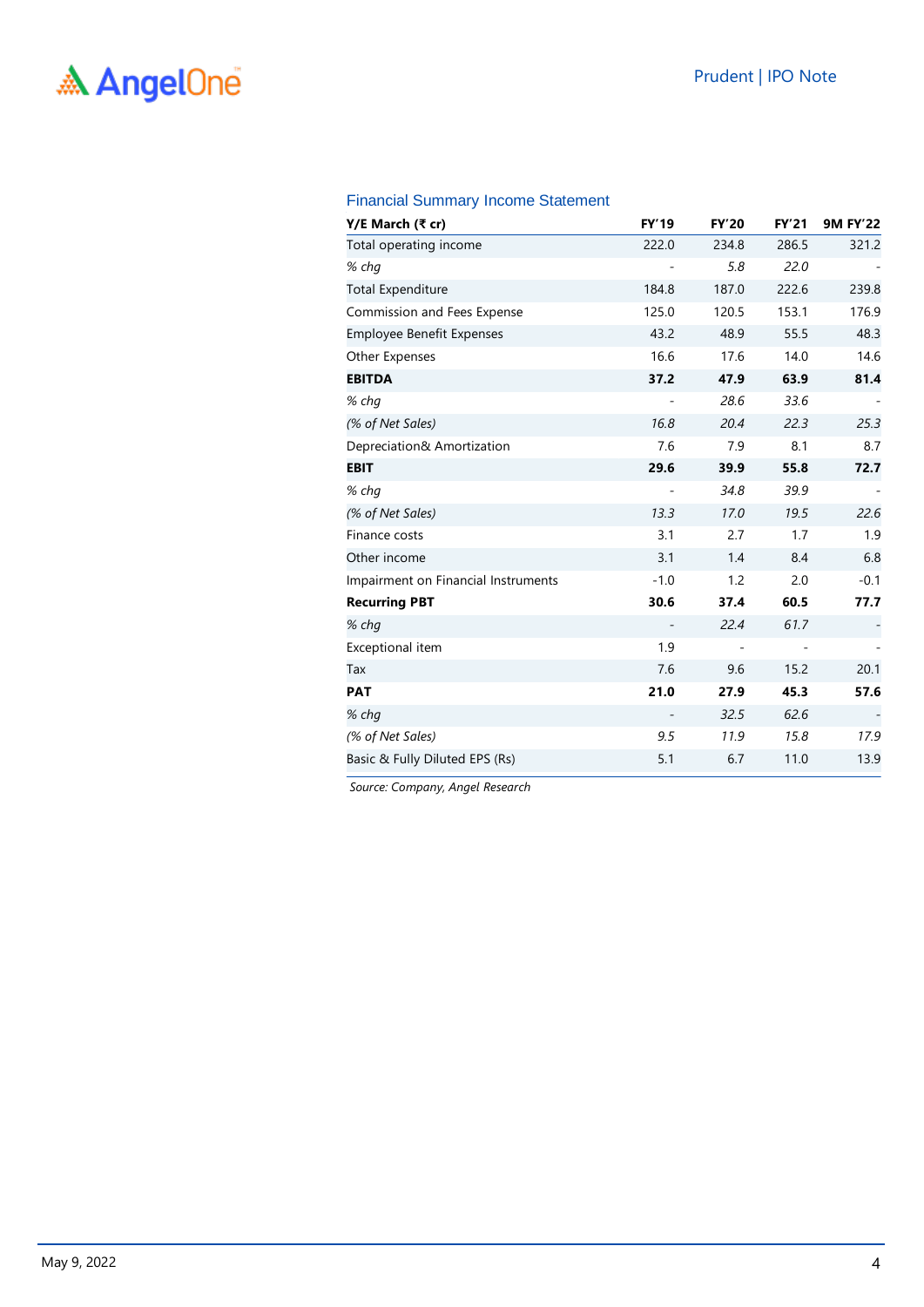### Prudent | IPO Note

# A AngelOne

#### Balance Sheet

| Y/E March (₹ cr)                | <b>FY'19</b> | <b>FY'20</b> | <b>FY'21</b> | <b>9M FY'22</b> |
|---------------------------------|--------------|--------------|--------------|-----------------|
| <b>Sources of Funds</b>         |              |              |              |                 |
| <b>Equity Share Capital</b>     | 1.0          | 1.0          | 1.0          | 20.7            |
| Other equity (Retained Earning) | 82.1         | 111.5        | 156.6        | 194.1           |
| <b>Shareholders' Funds</b>      | 83.1         | 112.5        | 157.6        | 214.8           |
| <b>Total Loans</b>              | 22.9         | 7.8          | 2.6          | 33.0            |
| Other liabilities               | 10.2         | 13.1         | 18.2         | 10.0            |
| <b>Total Liabilities</b>        | 116.1        | 133.3        | 178.5        | 257.8           |
| <b>APPLICATION OF FUNDS</b>     |              |              |              |                 |
| Property, Plant and Equipment   | 16.9         | 17.9         | 16.6         | 16.2            |
| Right-of-use Asset              | 6.9          | 9.1          | 9.3          | 12.2            |
| Other Intangible assets         | 0.5          | 0.4          | 0.4          | 148.7           |
| <b>Current Assets</b>           | 165.6        | 162.5        | 252.0        | 191.7           |
| Investments                     | 7.2          | 6.2          | 20.6         | 32.6            |
| <b>Trade Receivables</b>        | 77.6         | 39.5         | 68.3         | 87.6            |
| Cash and cash equivalents       | 54.2         | 80.6         | 99.3         | 32.2            |
| Bank balances other than above  | 11.8         | 16.7         | 39.9         | 20.8            |
| Loans                           | 0.5          | 0.9          | 0.5          | 0.5             |
| <b>Other Financial Assets</b>   | 12.7         | 14.6         | 10.3         | 11.6            |
| Other Current Assets            | 1.5          | 4.0          | 13.1         | 6.4             |
| <b>Current Liability</b>        | 77.1         | 62.7         | 106.4        | 129.5           |
| <b>Net Current Assets</b>       | 88.5         | 99.8         | 145.6        | 62.2            |
| <b>Other Non-Current Asset</b>  | 3.4          | 6.1          | 6.5          | 18.6            |
| <b>Total Assets</b>             | 116.1        | 133.3        | 178.5        | 257.8           |

*Source: Company, Angel Research*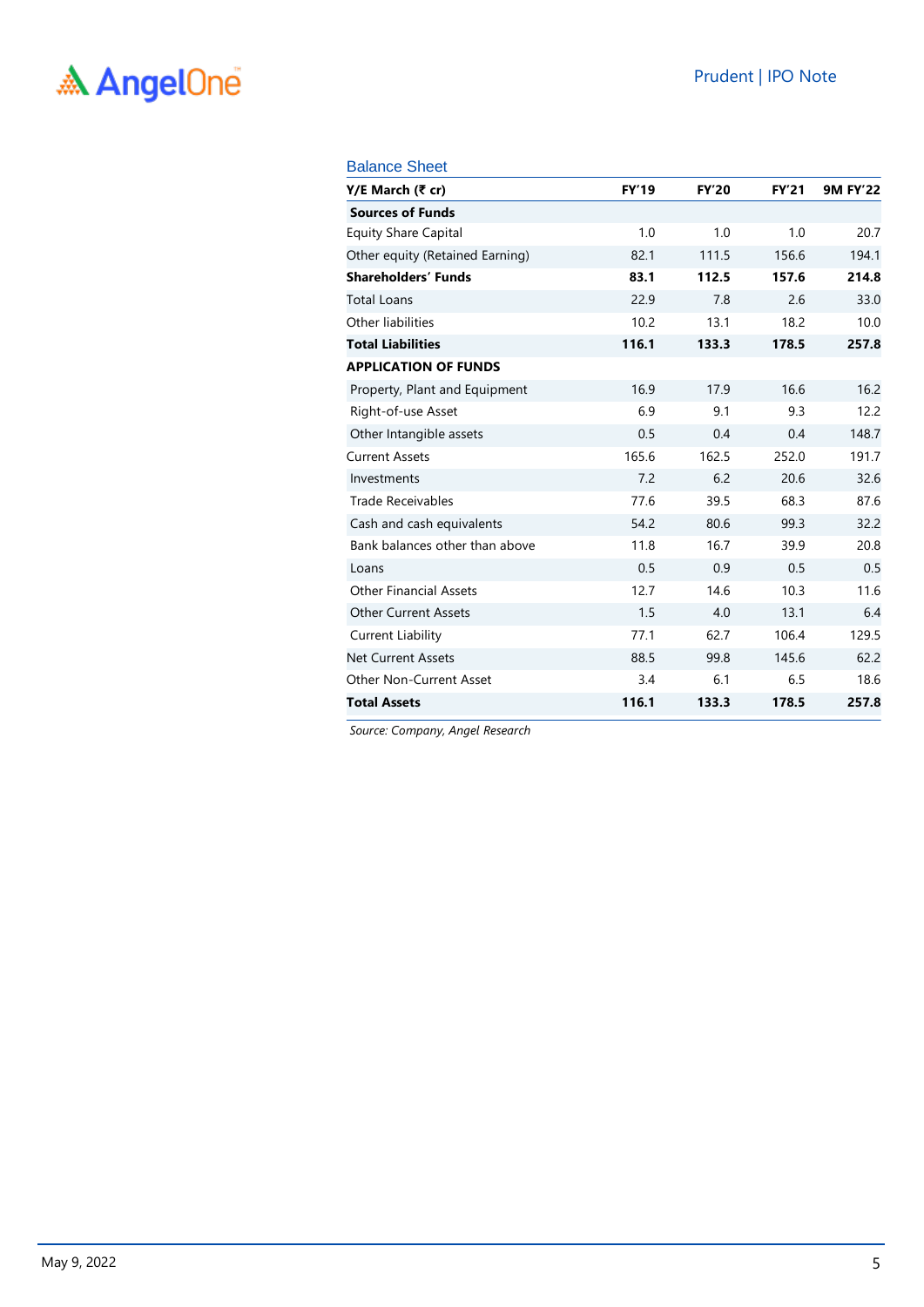### Cashflow Statement

| Y/E March (₹ cr)                    | <b>FY'19</b> | <b>FY'20</b> | <b>FY'21</b> | <b>9M FY'22</b> |
|-------------------------------------|--------------|--------------|--------------|-----------------|
| Operating profit before WC changes  | 81.4         | 61.1         | 45.9         | 40.2            |
| Net changes in working capital      | $-12.2$      | 11.4         | 15.2         | $-14.9$         |
| Cash generated from operations      | 69.2         | 72.4         | 61.0         | 25.3            |
| Direct taxes paid (net of refunds)  | $-18.6$      | $-14.7$      | $-10.8$      | $-13.0$         |
| Cash flow from operating activities | 50.6         | 57.7         | 50.3         | 12.3            |
| Sale/(Purchase) of PP&E             | $-152.5$     | $-1.7$       | $-3.5$       | $-4.4$          |
| <b>Bank deposits</b>                | 19.0         | $-23.2$      | $-5.5$       | 0.4             |
| Acquisition of Subsidiary           | 0.0          | 0.0          | $-2.3$       | $-0.4$          |
| Acquisition of NCI in Subsidiary    | 0.0          | 0.0          | 0.0          | $-3.2$          |
| Net Purchase of Investments         | $-6.1$       | $-6.8$       | 1.9          | 19.0            |
| Dividend received                   | 0.0          | 0.0          | 0.0          | 0.4             |
| Interest Income                     | 0.7          | 4.0          | 4.6          | 0.9             |
| <b>Cash Flow from Investing</b>     | $-138.8$     | $-27.7$      | $-4.8$       | 12.8            |
| Loan Taken/(Repayment)              | 30.4         | $-5.1$       | $-15.1$      | 0.8             |
| Proceeds from Preference Shares     | 0.0          | 0.0          | 0.0          | 0.9             |
| Share Issue Expense                 | $-3.4$       | 0.0          | 0.0          | 0.0             |
| <b>Interest Paid</b>                | $-1.9$       | $-1.7$       | $-2.7$       | $-3.1$          |
| Dividend paid                       | $-0.3$       | $-0.3$       | $-0.3$       | $-5.5$          |
| Lease Payments                      | $-3.6$       | $-4.3$       | $-4.0$       | $-2.6$          |
| <b>Cash Flow from Financing</b>     | 21.1         | $-11.4$      | $-22.1$      | $-9.4$          |
| Inc./(Dec.) in Cash                 | $-67.1$      | 18.7         | 23.4         | 15.7            |
| <b>Opening Cash balances</b>        | 99.33        | 80.64        | 54.22        | 38.21           |
| <b>Closing Cash balances</b>        | 32.2         | 99.3         | 77.7         | 53.9            |

*Source: Company, Angel Research*

| <b>Key Ratios</b>          |              |              |              |                 |
|----------------------------|--------------|--------------|--------------|-----------------|
| Y/E March (₹ cr)           | <b>FY'19</b> | <b>FY'20</b> | <b>FY'21</b> | <b>9M FY'22</b> |
| <b>Valuation Ratio (x)</b> |              |              |              |                 |
| P/E (on FDEPS)             | 124.1        | 93.7         | 57.6         |                 |
| P/CEPS                     | 91.1         | 72.9         | 48.8         |                 |
| P/BV                       | 31.4         | 23.2         | 16.5         | -               |
| EV/Sales                   | 11.6         | 10.7         | 8.6          |                 |
| Per Share Data (Rs)        |              |              |              |                 |
| EPS (Basic)                | 5.1          | 6.7          | 10.9         |                 |
| EPS (fully diluted)        | 5.1          | 6.7          | 10.9         |                 |
| Cash EPS                   | 6.9          | 8.6          | 12.9         |                 |
| <b>Book Value</b>          | 20.1         | 27.2         | 38.1         | 51.9            |
| Returns (%)                |              |              |              |                 |
| <b>ROE</b>                 | 25.3         | 24.8         | 28.7         | 26.8            |
| <b>ROCE</b>                | 25.5         | 29.9         | 31.3         | 28.2            |
|                            |              |              |              |                 |

*Source: Company, Angel Research;*